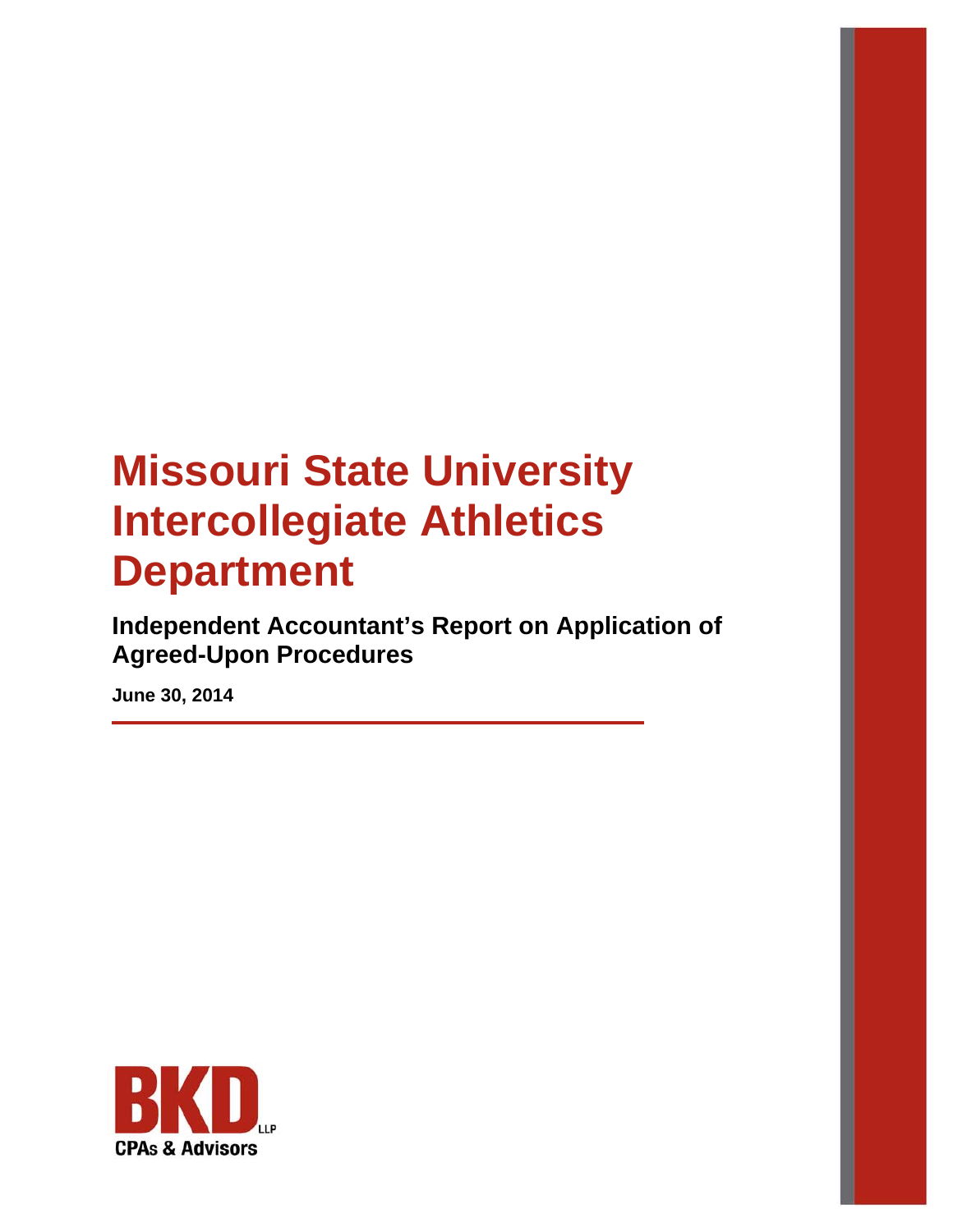

# **Independent Accountant's Report on Application of Agreed-Upon Procedures**

Clifton Smart, III, President Missouri State University Springfield, Missouri

We have performed the procedures enumerated below, which were agreed to by Missouri State University (the "University"), solely to assist the University in complying with the National Collegiate Athletic Association (NCAA) Bylaw 3.2.4.16 for the year ended June 30, 2014. The managements of Missouri State University and Missouri State University Foundation are responsible for their aforementioned financial statement elements, accounts and items and internal control over financial reporting and compliance. This agreed-upon procedures engagement was conducted in accordance with attestation standards established by the American Institute of Certified Public Accountants. The sufficiency of the procedures is solely the responsibility of the parties specified in this report. Consequently, we make no representation regarding the sufficiency of the procedures described below for the purpose for which this report has been requested or for any other purpose.

The procedures that were performed and our findings are as follows:

### *Statement of Revenues and Expenditures*

- 1. We obtained the Statement of Revenues and Expenditures (Statement) of the Intercollegiate Athletics Department for the year ended June 30, 2014, as prepared by management. We inquired of University management who represented that the Missouri State University Foundation (Foundation) is the only independent foundation that maintains grant-in-aid or scholarship funds, gifts, other income and endowments to be utilized in part by the University's Intercollegiate Athletics Program. We recalculated the addition of the amounts on the Statement, compared the amounts on the Statement to management's worksheets and compared the amounts on managements' worksheets to the general ledgers for the University and the Foundation, noting no differences exceeding \$5,000.
- 2. We inquired of University management who represented that there are no outside intercollegiate athletics-related booster organizations that contribute directly to the University and the Foundation.
- 3. We obtained the Foundation's audited financial statements and management letter as of and for the year ended June 30, 2014. We read the reports for recommended improvements in internal control over financial reporting. There were no significant deficiencies in the Foundation's internal control over financial reporting identified in the Foundation's management letter.
- 4. We requested a list of contributions (cash, goods or services) received by the University and the Foundation for the University's Intercollegiate Athletics Program and noted there were no individual contributions received that constituted more than 10% of all such contributions received in the Statement.

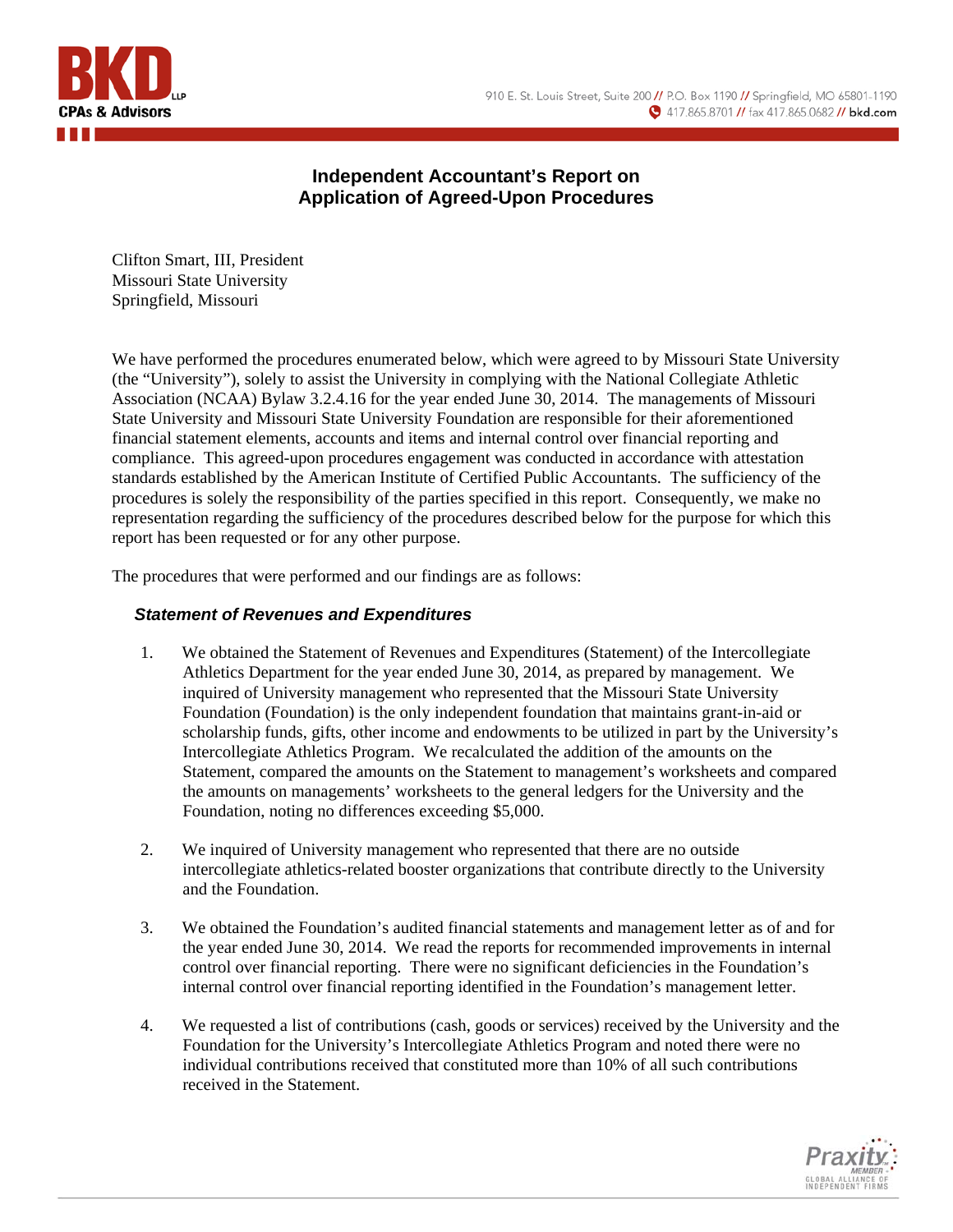- 5. For each athletic activity within the University's Department of Athletics, we compared actual net expenses (revenues less expenses) to budget for the year ended June 30, 2014. There were no variances greater than 15% of total net expenses.
- 6. For each athletic activity within the University's Department of Athletics, we compared 2014 actual revenues and expenses to prior year revenues and expenses. There were no variances greater than 15% of total revenues or 15% of total expenses.
- 7. We compared and agreed each operating revenue category reported in the Statement for the year ended June 30, 2014, to supporting schedules provided by the University, noting no differences exceeding \$5,000.
- 8. We compared and agreed operating revenue receipts that exceeded \$100,000 obtained from the operating revenue supporting schedules to supporting documentation, without exception.
- 9. We compared and agreed each operating expense category reported in the Statement for the year ended June 30, 2014, to supporting schedules provided by the University.

#### *Internal Control Structure Policies and Procedures*

- 10. We obtained from the University's management, a description of the University's procedures for gathering information on the nature and extent of affiliated and outside organizational activity for or on behalf of the University's Intercollegiate Athletics Program.
- 11. We obtained from University management a description of aspects of the University's internal control structure unique to the Intercollegiate Athletics Department, such as ticket sales and receipts and athletic department expenses. Additionally, we discussed the University's budgetary controls over expenditures relating to intercollegiate athletics.

#### *Ticket Sales*

- 12. We calculated the average ticket price per the Ticket Sales Final Reports and compared to the individual ticket prices. We recalculated ticket sales revenue based on actual individual ticket prices and quantity provided by management and agreed the revenue per the Ticket Sales Final Reports to the related revenue reported by the University in the Statement, noting no differences exceeding \$5,000.
- 13. We compared ticket sales recorded in the statement of current funds, revenues and expenses of the Intercollegiate Athletics Department to detail schedules of ticket sales, complimentary tickets, marketing contracts and interdepartment transfers obtained from the University's ticket office for men's basketball and men's football, without exception.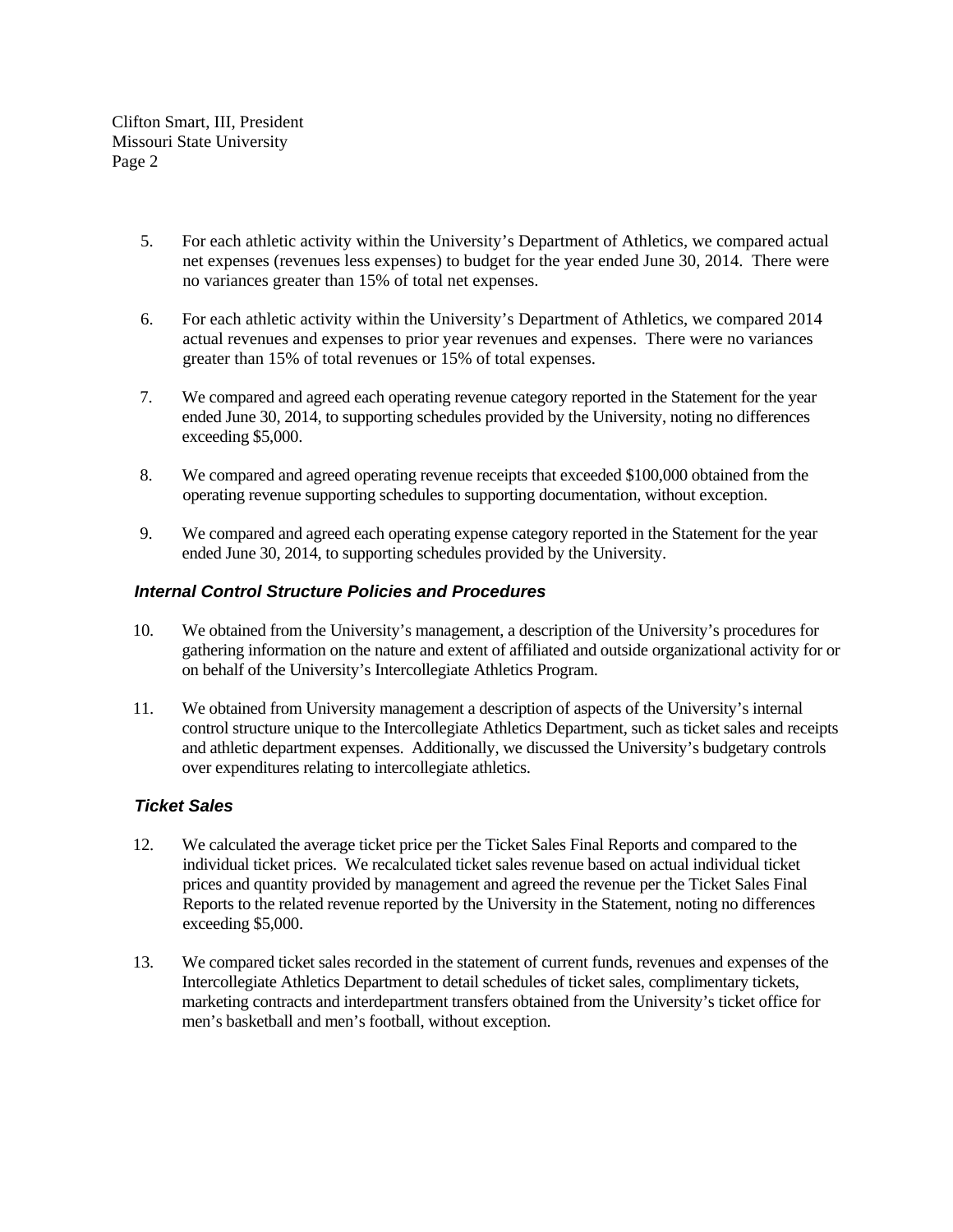#### *Away Games Sales and Guarantee Income*

Per inquiry of University personnel, there were no away game settlement reports received during the fiscal year, thus Step 14 was not performed.

- 14. For two settlement reports for football away games, two settlement reports for men's and women's basketball away games during the year ended June 30, 2014, we will compare each selection to the University's recording in the general ledger.
- 15. We compared one football and one men's basketball contractual agreement pertaining to revenues derived from guaranteed contests during the year ended June 30, 2014, to the University's recording in the general ledger. Agreements were obtained for the following contests:
	- a. Football University of Iowa
	- b. Basketball University of Louisville

#### *Third-Party Support*

16. We obtained the summary of amounts provided by a third party for coaching and support staff – other compensation (Summary) as of June 30, 2014, from the University's management, noting the following three coaches were paid by Nelligan Sports Marketing, Inc./Learfield Communications, Inc. for coaches' television shows:

| a.             | Terry Allen - Head Football Coach             | \$22,500 |
|----------------|-----------------------------------------------|----------|
| b.             | Kellie Harper – Head Women's Basketball Coach | \$30,000 |
| $\mathbf{c}$ . | Paul Lusk - Head Men's Basketball Coach       | \$30,000 |

- 17. We compared the amounts on the Summary to the University's Statement for agreement to expenses reported as coaching and support staff – other compensation on the NCAA online report.
- 18. We recalculated the totals on the Summary, noting no difference exceeding \$5,000.
- 19. Per inquiry of management, the third party was not audited by independent auditors, thus no report was obtained.

#### *Direct State or Other Governmental Support*

Per inquiry of University personnel, there was no direct state or other governmental support during the fiscal year, thus Steps 20 and 21 were not performed.

- 20. We will compare direct state or other governmental support recorded by the University for the year ended June 30, 2014, with state appropriations, institutional authorizations and/or other corroborative supporting documentation.
- 21. We will recalculate the totals of the detail of direct state or other governmental support and compare the recalculated total to the Statement and report as findings any differences exceeding \$5,000.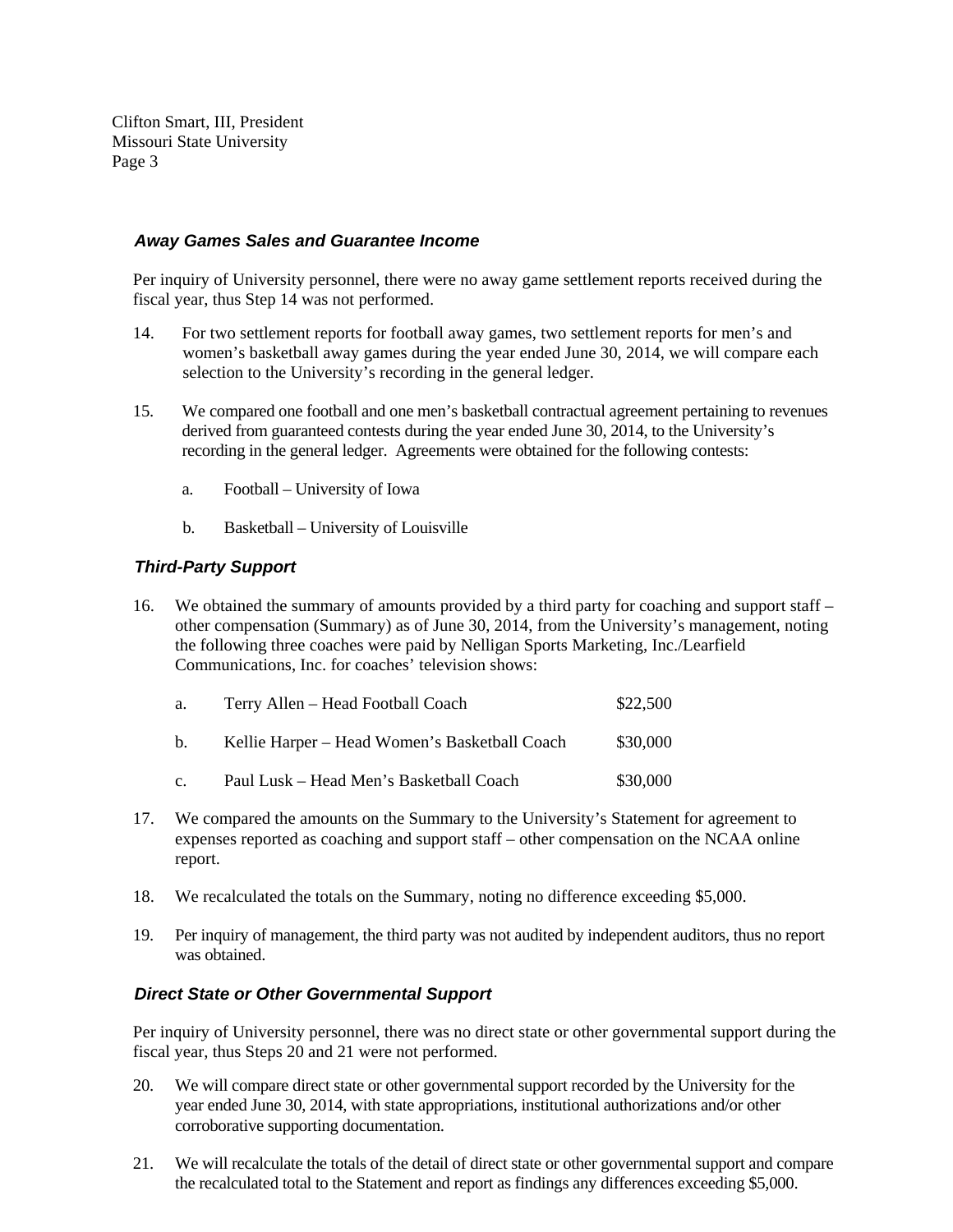#### *Direct Institutional Support*

- 22. We compared the direct institutional support recorded by the University during the year ended June 30, 2014, with institutional authorizations and corroborative supporting documentation, without exception.
- 23. We recalculated the totals of the detail of direct institutional support and compared the recalculated total to the Statement, noting no differences exceeding \$5,000.

#### *NCAA/Conference Distributions Including All Tournament Revenues*

Per inquiry of University personnel, there were no agreements related to the University's participation in revenues from tournaments during the fiscal year, thus Step 24 was not performed.

- 24. We will obtain agreements related to the University's participation in revenues from tournaments during the year ended June 30, 2014, to gain an understanding of the relevant terms and conditions.
- 25. We compared the detail of the NCAA/Conference distribution revenues for the year ended June 30, 2014, to the University's general ledger, without exception.
- 26. We recalculated the totals of the detail of the NCAA/Conference distribution revenues and compared the recalculated total to the Statement, noting no differences exceeding \$5,000.

#### *Broadcast, Television, Radio and Internet Rights*

- 27. We obtained the agreement related to the University's participation in revenues from broadcast, television, radio and internet rights to gain an understanding of the relevant terms and conditions. Agreements were obtained for the following companies:
	- a. CBS Interactive, Inc.
	- b. Meyer Communications, Inc.
	- c. KY3
	- d. Mediacom
- 28. We compared broadcast, television, radio and internet rights revenues to the University's general ledger, without exception.
- 29. We recalculated the totals of the detail of broadcast, television, radio and internet revenues and compared the recalculated total to the Statement, noting no differences exceeding \$5,000.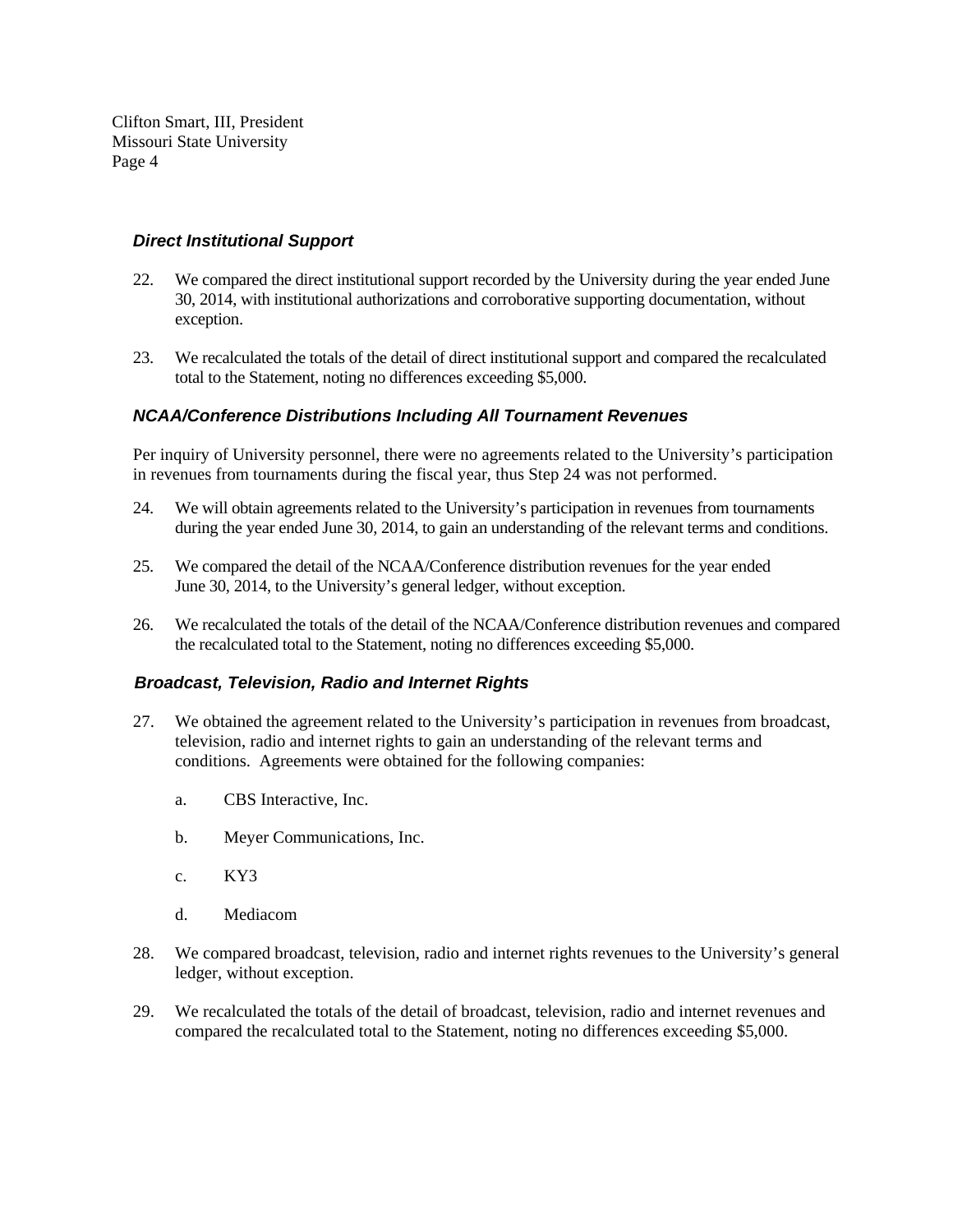#### *Royalties, Advertisements and Sponsorships*

- 30. We obtained the only two agreements related to the University's participation in revenues from royalties, advertisements and sponsorships during the reporting period to gain an understanding of the relevant terms and conditions. Agreements were obtained for the following companies:
	- a. The Collegiate Licensing Company
	- b. Nelligan Sports Marketing, Inc./Learfield Communications, Inc.
- 31. We compared the royalties, advertisements and sponsorships revenues to the University's general ledger, without exception.
- 32. We recalculated the totals of the detail of royalties, advertisements and sponsorships and compared the recalculated total to the Statement, noting no differences exceeding \$5,000.

#### *Sports-Camp Revenues*

Per inquiry of University personnel, there were no sports-camps conducted through the University during the fiscal year, thus Steps 33-36 were not performed.

- 33. We will obtain three sports-camp contracts between the University and person conducting the institutional sports-camp or clinic during the year ended June 30, 2014, to obtain an understanding of the University's methodology for recording revenues from sports-camps.
- 34. We will obtain schedules of camp participants for the three sports-camps selected for the year ended June 30, 2014.
- 35. For a sample of three individual camp participant cash receipts from the schedule of sports-camp participants, we will compare each selection to the University's general ledger.
- 36. We will recalculate the totals of the detail of sports-camp revenues and compare the recalculated total to the Statement and report as findings any differences exceeding \$5,000.

#### *Endowment and Investment Income*

- 37. We obtained five endowment agreements to gain an understanding of the relevant terms and conditions. Agreements were requested for the following endowments:
	- a. Foster M. Latimer Memorial Men's Basketball Fund
	- b. Noel Boyd Endowed Basketball Scholarship Fund
	- c. Robert Anthony Foster Soccer Scholarship Fund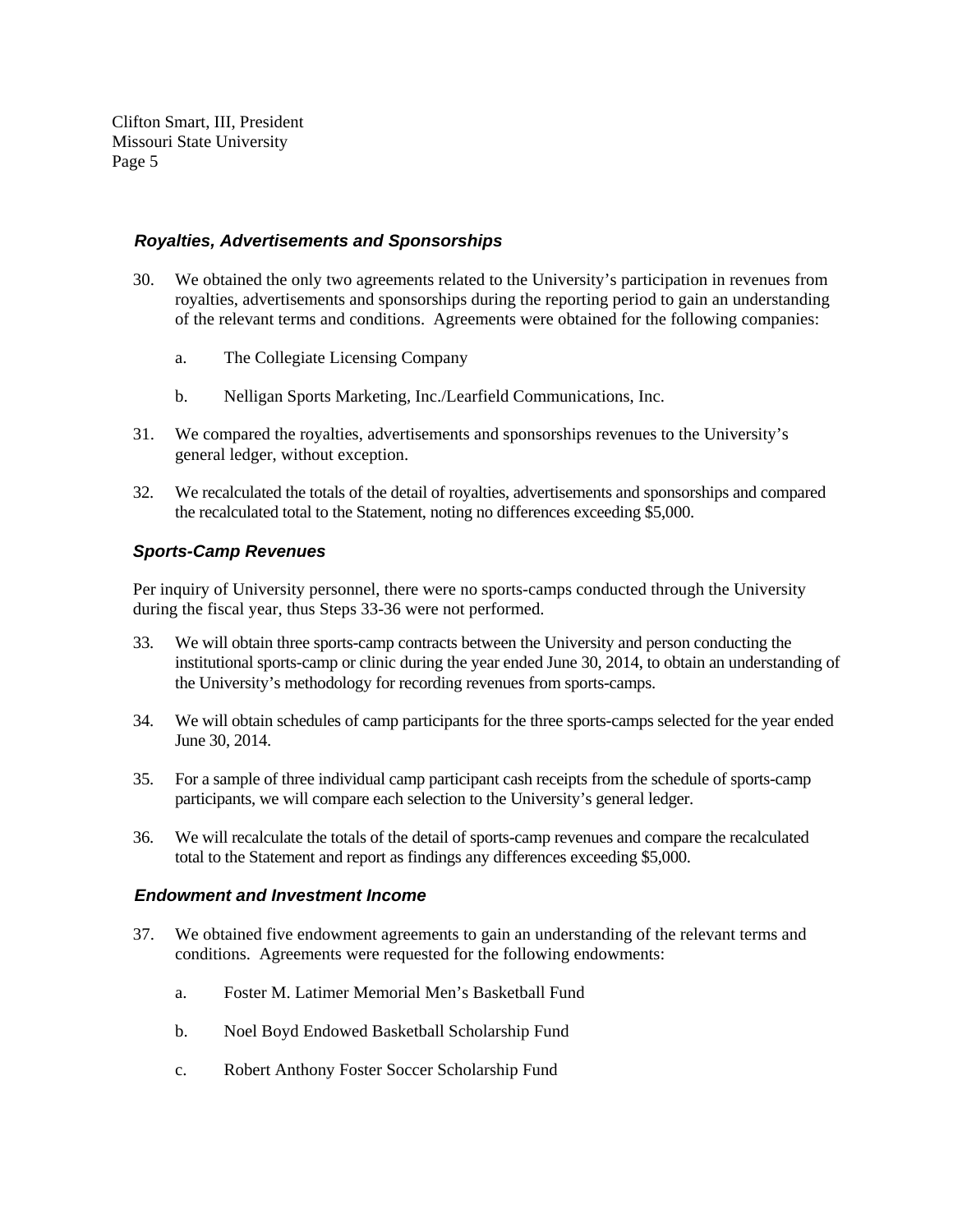- d. FM & RF McQueary Women's Basketball Scholarship Fund
- e. NAIA Basketball Champions 1952 & 1953

The University's Foundation was not able to provide a copy of the endowment agreements for items d and e.

- 38. We compared the classification and use of endowment and investment income reported in the Statement during the year ended June 30, 2014, to the uses of income defined within the three related endowment agreements that were provided in Step 37, without exception.
- 39. We added the totals of the detail of endowment and investment income and compared the total to the Statement, noting no differences exceeding \$5,000.

#### *Athletic Student Aid*

- 40. For ten students from the listing of institutional student aid recipients during the year ended June 30, 2014, we obtained the individual student account detail for each selection and compared total aid allocated from the award maintenance screen to the student's account detail, without exception.
- 41. We recalculated the totals of the detail of athletic student aid and compared it to the total per the Statement, noting no differences exceeding \$5,000.

#### *Guarantee Expense*

Per inquiry of University personnel, there were no away game settlement reports received during the fiscal year, thus Step 42 was not performed.

- 42. We will obtain away game settlement reports received by the University during the year ended June 30, 2014, and agree related expenses to the University's general ledger.
- 43. We obtained two contractual agreements pertaining to expenses recorded by the University from guaranteed contests during the year ended June 30, 2014. Agreements were obtained for the following contests:
	- a. Men's Basketball Basketball Promotions & Events, LLC
	- b. Men's Basketball Grambling State University
- 44. We compared the related amounts expensed by the University during the year ended June 30, 2014, to the University's general ledger, without exception.
- 45. We recalculated the totals of the detail of guarantee expense and compared the recalculated totals to the Statement, noting no differences exceeding \$5,000.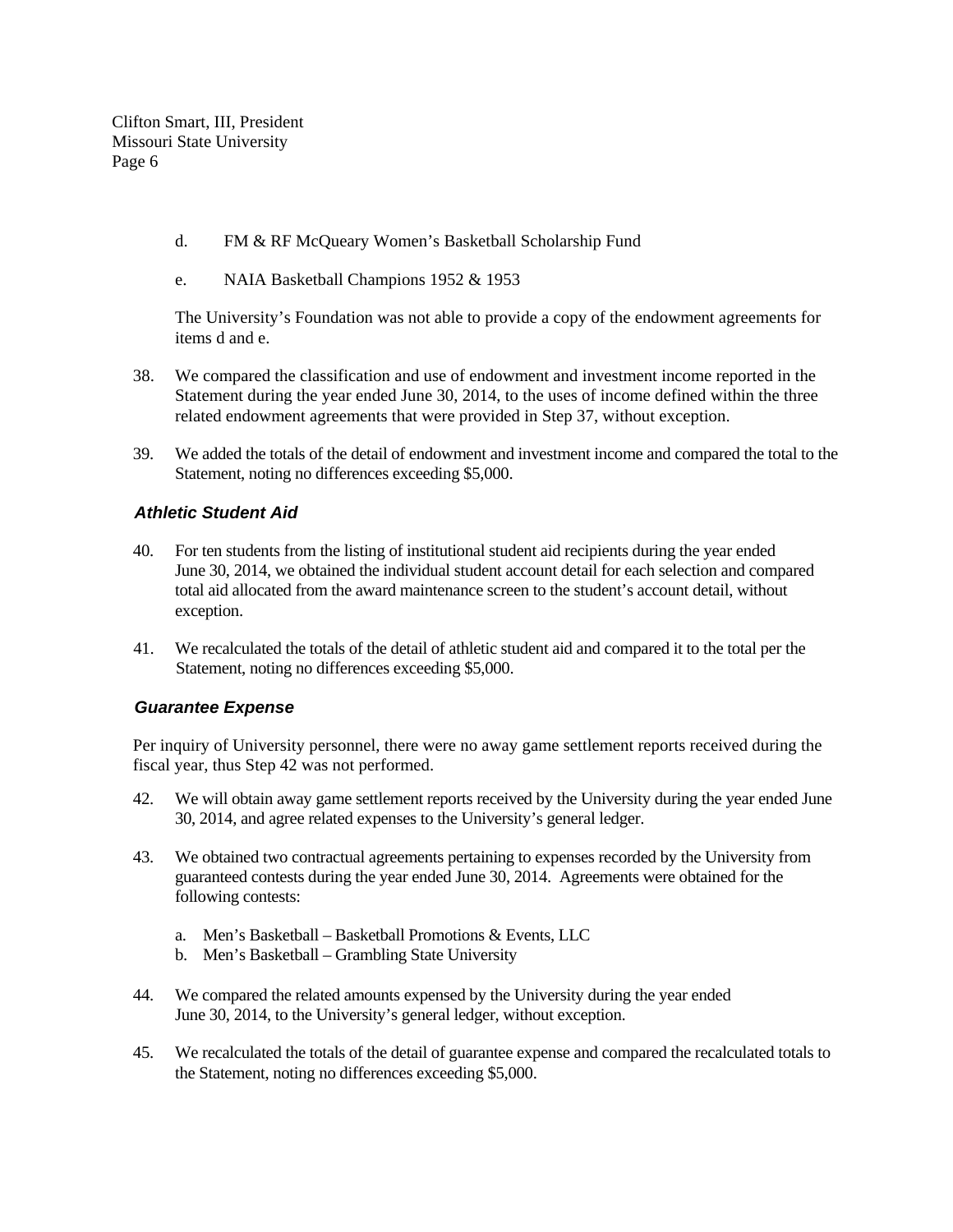#### *Coaching Salaries, Benefits and Bonuses Paid by the Institution and Related Entities*

- 46. We obtained a listing of all coaches employed by the University and related entities, if applicable, during the year ended June 30, 2014.
- 47. For three coaches' contracts, including football and men's and women's basketball, we compared the financial terms and conditions of each selection to the related coaching salaries, benefits and bonuses recorded by the University and related entities in the Statement during the year ended June 30, 2014, without exception. Contracts were obtained for the following coaches:
	- a. Terry Allen Head Football Coach
	- b. Paul Lusk Head Men's Basketball Coach
	- c. Kellie Harper Head Women's Basketball Coach
- 48. We obtained W-2s, 1099s, etc., for each selection and we compared related W-2s, 1099s, etc., to the related coaching salaries, benefits and bonuses paid by the University and related entities expense recorded by the University in the Statement during the year ended June 30, 2014, without exception.
- 49. We recalculated the totals of the detail of coaching salaries, benefits and bonuses and compared the recalculated totals to the Statement, noting no differences exceeding \$5,000.

#### *Coaching Other Compensation and Benefits Paid by a Third Party*

50. We obtained a listing of coaches employed by third parties during the year ended June 30, 2014. We compared the financial terms and conditions of each selection to the related coaching and other compensation and benefits paid by a third party and recorded by the University in the Statement during the year ended June 30, 2014. The coaches were paid directly by the third parties, thus there was nothing recorded in the Statement and Steps 51 and 52 were not performed.

Contracts were obtained for the following coaches:

- a. Terry Allen Head Football Coach
- b. Paul Lusk Head Men's Basketball Coach
- c. Kellie Harper Head Women's Basketball Coach
- 51. We will obtain W-2s, 1099s, etc., for each selection and we will compare related W-2s, 1099s, etc., to the coaching and other compensation and benefits paid by a third-party expenses recorded by the University in the Statement during the year ended June 30, 2014.
- 52. We will recalculate the totals of coaching and other compensation and benefits paid by a third party and compare the recalculated totals to the Statement, and report as findings differences exceeding \$5,000.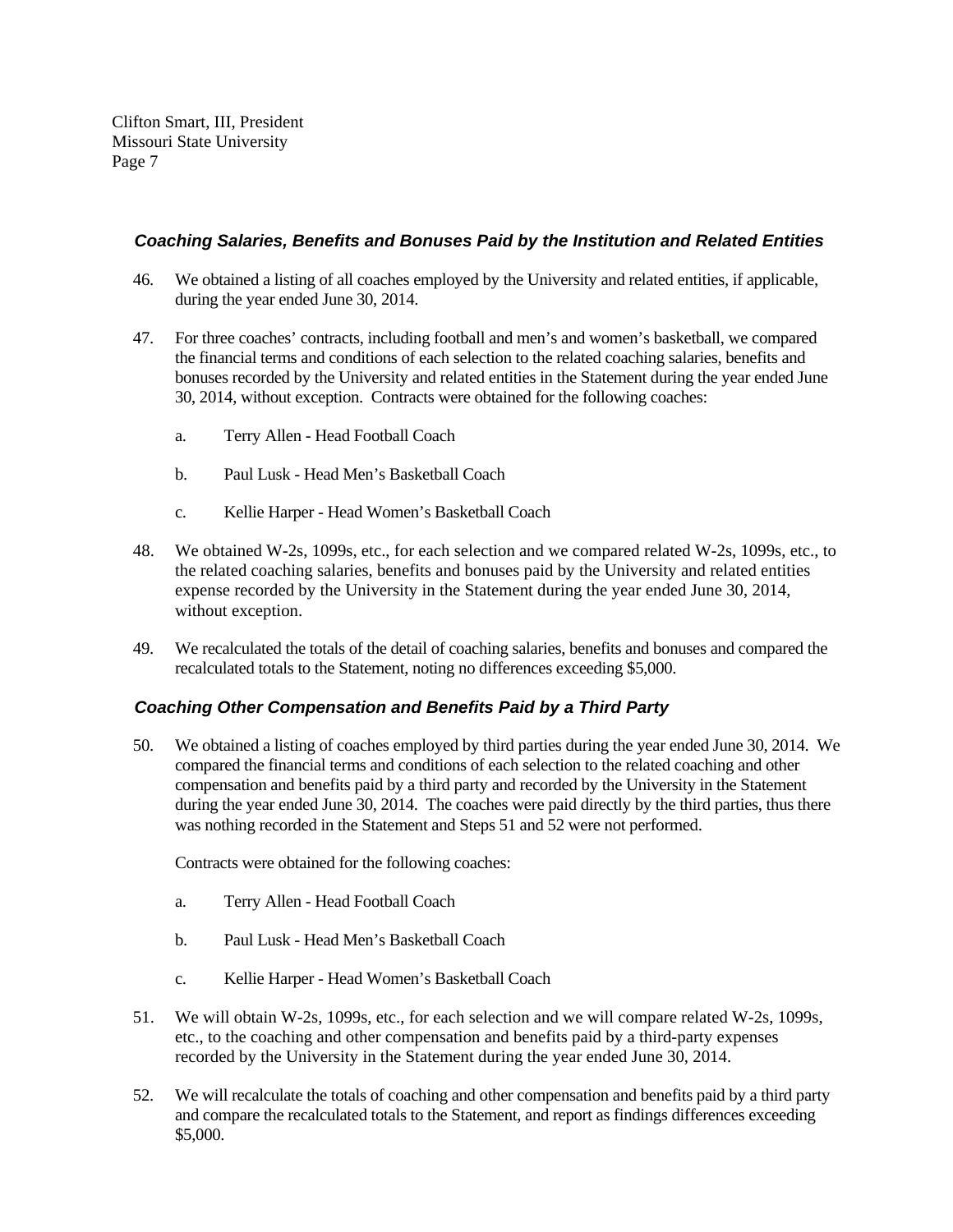#### *Support Staff/Administrative Salaries, Benefits and Bonuses Paid by the University and Related Entities*

- 53. For five support staff/administrative personnel employed by the University and related entities during the year ended June 30, 2014, we obtained the W-2s, 1099s, etc., for this selection and we compared related W-2s, 1099s, etc., to the related support staff/administrative salaries, benefits and bonuses paid by the University and related entities expense recorded by the University in the Statement during the year ended June 30, 2014, without exception. W-2s were obtained for the following support staff/administrative personnel:
	- a. Brenda Espy
	- b. Chastity Hunt
	- c. Deborah O'Neal
	- d. Rhett Caviel
	- e. Rebecca Grant
- 54. We recalculated the totals of the detail of support staff/administrative salaries, benefits and bonuses expense and compared the recalculated total to the Statement, noting no differences exceeding \$5,000.

#### *Support Staff/Administrative Other Compensation and Benefits Paid by a Third Party*

Per inquiry of University personnel, there were no support staff/administrative personnel paid by third parties during the fiscal year, thus Steps 55 and 56 were not performed.

- 55. For three support staff/administrative personnel employed by third parties during the year ended June 30, 2014, we will obtain W-2s, 1099s, etc., for each selection and compare related W-2s, 1099s, etc., to the related support staff/administrative other compensation and benefits expense recorded by the University in the Statement during the year ended June 30, 2014.
- 56. We will recalculate the totals of the detail of support staff/administrative other compensation and benefits paid by a third party and compare the recalculated total to the Statement and report as findings any differences exceeding \$5,000.

#### *Severance Payment*

Per inquiry of University personnel, there were no severance payments made to athletic employees during the fiscal year, thus Steps 57 and 58 were not performed.

- 57. For two athletics employees, if any, receiving severance payments by the University during the year ended June 30, 2014, we will agree each severance payment to the related termination letter or employment contract.
- 58. We will recalculate the totals of the detail of severance payments and compare the recalculated totals to the Statement and report as findings any differences exceeding \$5,000.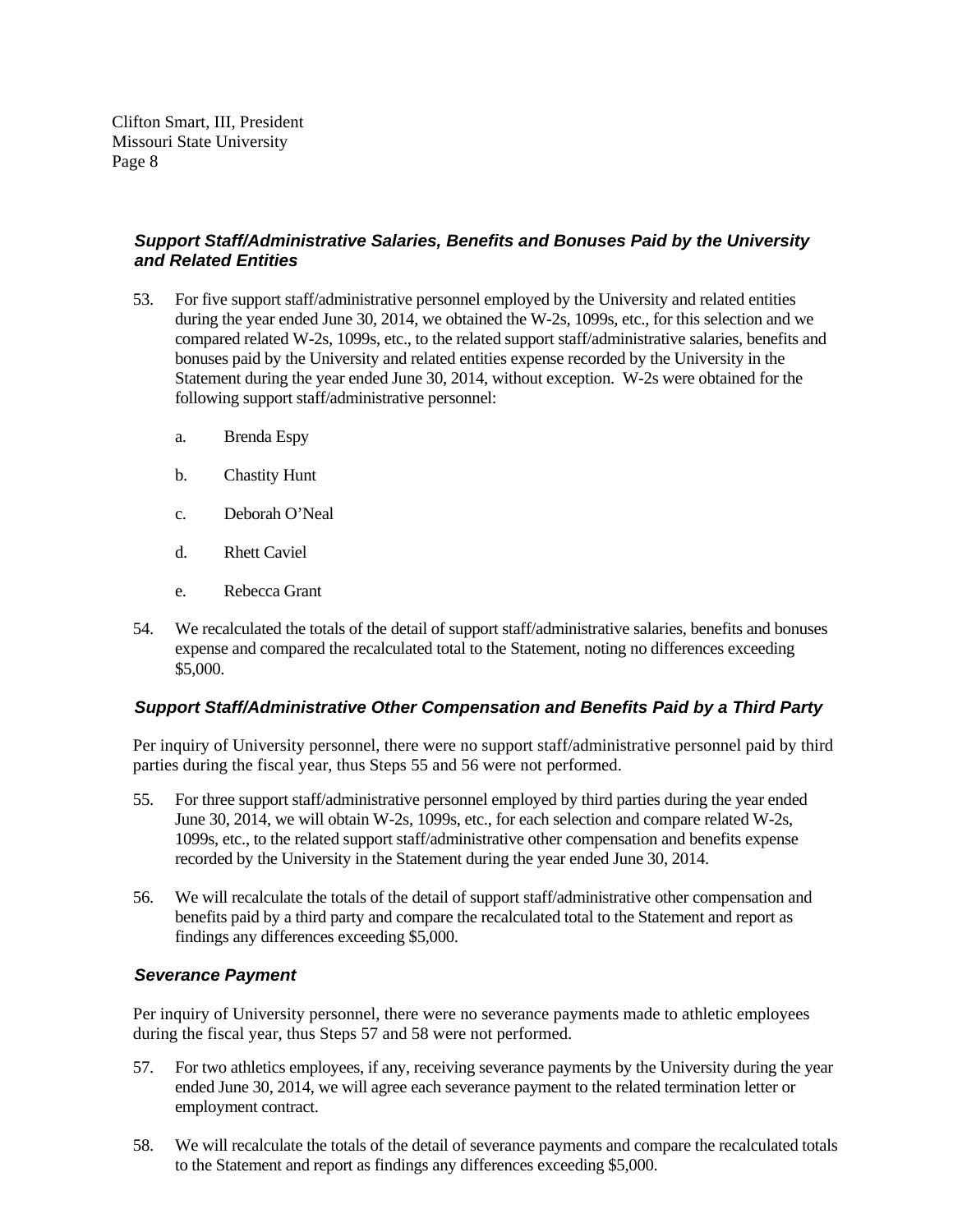#### *Recruiting*

- 59. We obtained and documented an understanding of the University's recruiting expense policies.
- 60. We inquired if there had been any change in the University's NCAA related recruiting expense policies and no such change was identified.

#### *Team Travel*

- 61. We obtained and documented an understanding of the University's team travel expense policies.
- 62. We inquired if there had been any change in the University's NCAA-related team travel expense policies and no such change was identified.

#### *Capitalized Asset Additions and Improvements of Facilities*

- 63. We obtained a schedule of total intercollegiate athletics capitalized assets, additions and improvements of facilities summarized by type and compared the total per the schedule to the total per the University's general ledger, noting no differences exceeding \$5,000.
- 64. We obtained a description of the University's policies and procedures for acquiring, approving, depreciating and disposing of intercollegiate athletics-related assets and included in the notes to the Statement.
- 65. For all capitalized additions greater than 10% of total capital additions, we compared the total recorded cost of each selection to supporting documentation, noting no differences exceeding \$5,000.

#### *Additional Procedures*

- 66. For five Department of Athletics cash disbursements selected by the University's management during the year, we compared such cash disbursements to related purchase orders, vendor invoices, receiving reports and canceled checks. We compared purchase orders and vendor invoices to receiving reports, noting agreement of delivery date, vendor name, description of goods, quantity and approval for payment. We read purchase orders for indication of approval, compared vendor invoices to canceled checks to note agreement of vendor names and amounts, compared check signers with a list of authorized signers, noted if invoices were canceled, compared the nature of the expenditure with the account codes, inquired if bid or price contracts were property let and awarded, if applicable, and noted whether authorization numbers were written on each purchase order. Supporting documentation was obtained for the following cash disbursements, without exception:
	- a. Check #606749
	- b. Check #594320
	- c. Check #586553
	- d. Check #589926
	- e. Check #583570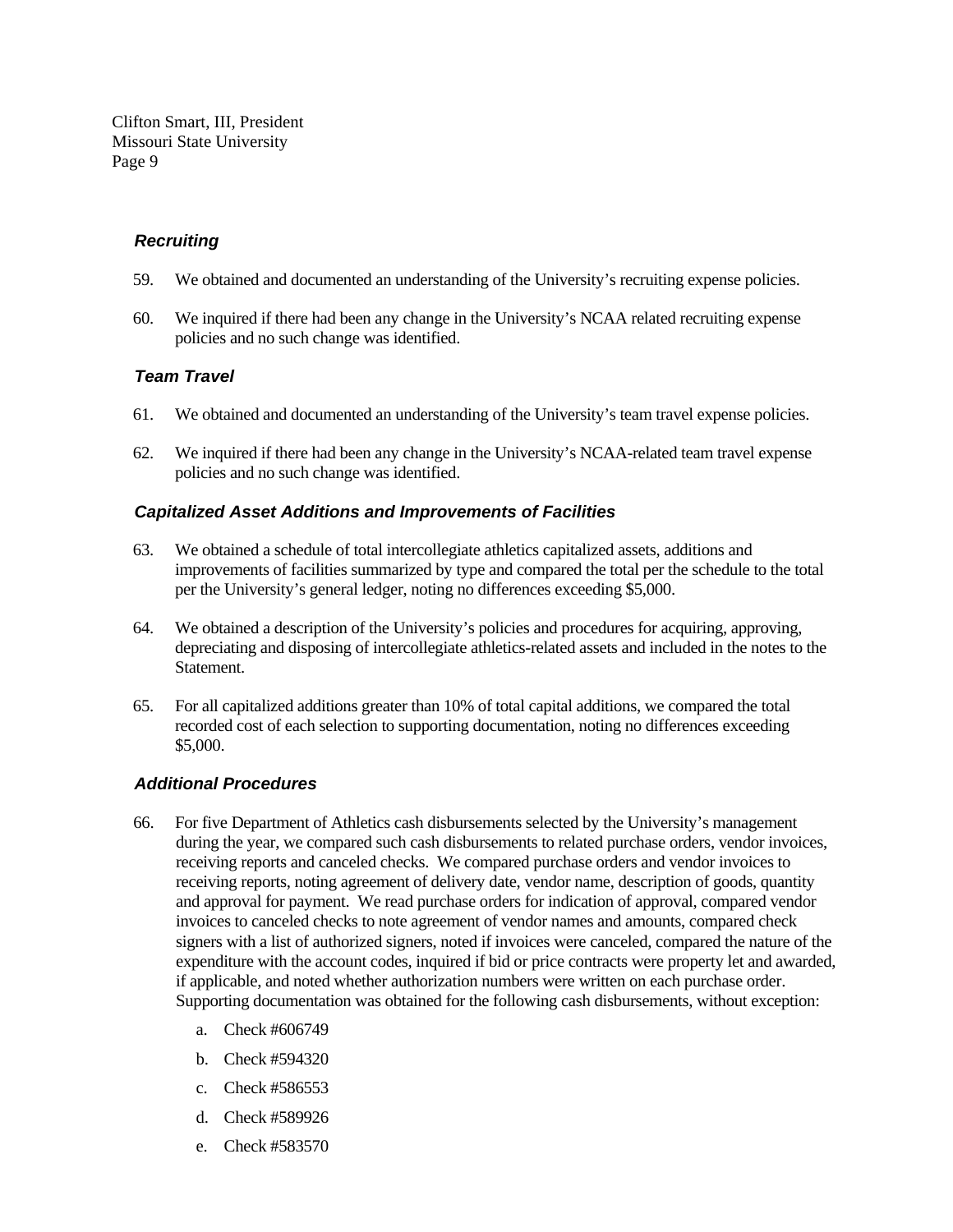We were not engaged to, and did not, conduct an examination, the objective of which would be the expression of an opinion on the accompanying University Intercollegiate Athletics Department Statement of Revenues and Expenditures for the year ended June 30, 2014, or the specified elements, accounts and items or internal control over financial reporting and compliance described above. Accordingly, we do not express such an opinion. Had we performed additional procedures, other matters might have come to our attention that would have been reported to you.

This report is intended solely for the information and use of Missouri State University and the National Collegiate Athletic Association and is not intended to be and should not be used by anyone other than these specified parties.

**BKD,LLP** 

January 14, 2015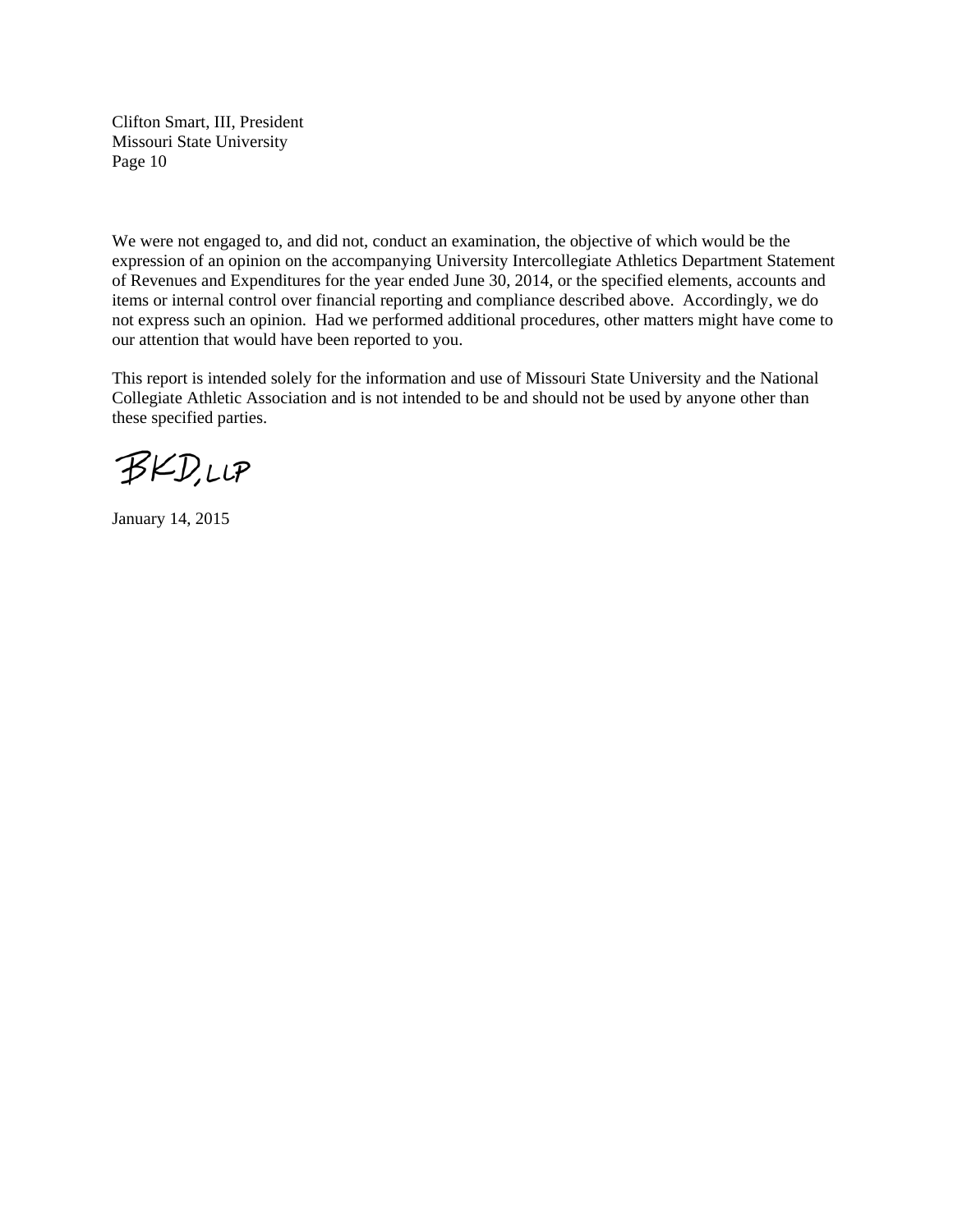**Statement of Revenues and Expenditures Year Ended June 30, 2014** 

|                                            | Men's<br>Program | Women's<br>Program | Nongender | <b>Support</b><br><b>Services</b> | Other<br><b>Sources</b> | <b>Total</b>    |
|--------------------------------------------|------------------|--------------------|-----------|-----------------------------------|-------------------------|-----------------|
| <b>Operating Revenue</b>                   |                  |                    |           |                                   |                         |                 |
| <b>Ticket sales</b>                        | 986,799<br>\$    | 265,245<br>\$      | \$        | \$                                | \$                      | 1,252,044<br>\$ |
| Guarantees                                 | 580,000          | 22,038             |           |                                   |                         | 602,038         |
| Concessions, net                           | 159,026          | 54,747             |           |                                   |                         | 213,773         |
| Licensing and royalties revenue            |                  |                    | 94,767    |                                   |                         | 94,767          |
| Miscellaneous                              | 1,006            | 13,867             | 17,954    | 60,867                            |                         | 93,694          |
| MVC reimbursement                          | 12,882           | 1,849              | 25,000    |                                   |                         | 39,731          |
| Sports sponsorships                        | 15,000           |                    | 51,706    |                                   |                         | 66,706          |
| Third-party compensation                   | 52,500           | 30,000             |           |                                   |                         | 82,500          |
| <b>NCAA Revenue</b>                        |                  |                    |           |                                   |                         |                 |
| <b>Distribution</b>                        | 416,813          | 400,304            |           |                                   |                         | 817,117         |
| <b>Direct Institutional Support</b>        | 3,715,593        | 3,818,486          | 1,611,887 | 409,891                           | (590, 327)              | 8,965,530       |
| <b>Gifts - Restricted</b>                  | 898,695          | 547,238            | 41,555    | 320,654                           |                         | 1,808,142       |
| <b>Endowment</b>                           |                  |                    |           |                                   |                         |                 |
| <b>Investment Income</b>                   | 187,445          | 78,880             |           | 2,266                             |                         | 268,591         |
| <b>Other Income</b>                        | 58,425           | 49,350             | 102,432   |                                   |                         | 210,207         |
| <b>Institution Support</b><br>Vending, net |                  |                    |           |                                   | 590,327                 | 590,327         |
| <b>Total Revenues</b>                      | 7,084,184        | 5,282,004          | 1,945,301 | 793,678                           |                         | 15,105,167      |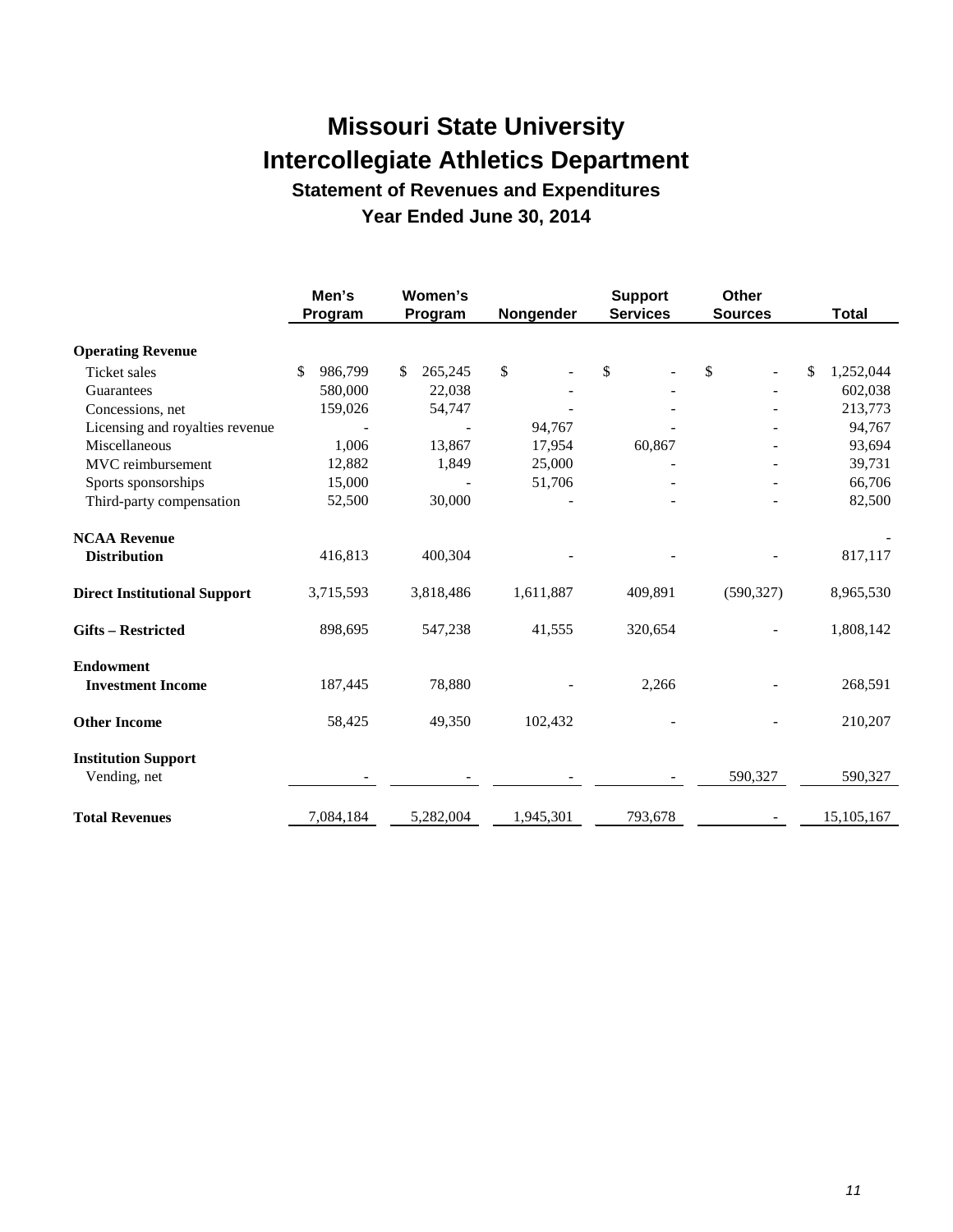**Statement of Revenues and Expenditures Year Ended June 30, 2014** 

|                                      | Men's<br>Program | Women's<br>Program | Nongender    | <b>Support</b><br><b>Services</b> | <b>Other</b><br><b>Sources</b> | Total           |
|--------------------------------------|------------------|--------------------|--------------|-----------------------------------|--------------------------------|-----------------|
| <b>Expenditures</b>                  |                  |                    |              |                                   |                                |                 |
| Coaches' salaries                    | \$2,075,738      | \$1,491,077        | \$<br>14,645 | \$                                | \$                             | \$<br>3,581,460 |
| Other salaries                       | 317,319          | 266,162            | 1,457,370    | 574,018                           |                                | 2,614,869       |
| Travel                               | 1,062,949        | 856,196            | 22,326       | 36,160                            |                                | 1,977,631       |
| <b>Supplies</b>                      | 451,283          | 291,387            | 61,206       | 24,736                            |                                | 828,612         |
| <b>Services</b>                      | 284,083          | 187,339            | 93,794       | 105,449                           |                                | 670,665         |
| Other expenses                       | 489,185          | 180,600            | 295,960      | 35,265                            | $\overline{\phantom{a}}$       | 1,001,010       |
| Scholarships and grants              | 1,925,564        | 1,835,301          |              | 18,050                            |                                | 3,778,915       |
| Fundraising                          | 28,155           | 1,353              |              |                                   |                                | 29,508          |
| Insurance                            | 205,178          | 131,179            |              |                                   |                                | 336,357         |
| Guarantees                           | 244,730          | 41,410             |              |                                   |                                | 286,140         |
| <b>Total Expenditures</b>            | 7,084,184        | 5,282,004          | 1,945,301    | 793,678                           |                                | 15, 105, 167    |
| <b>Excess (Deficiency) of</b>        |                  |                    |              |                                   |                                |                 |
| <b>Revenues Over Expenditures</b> \$ |                  | \$                 |              | \$                                | \$                             | \$              |